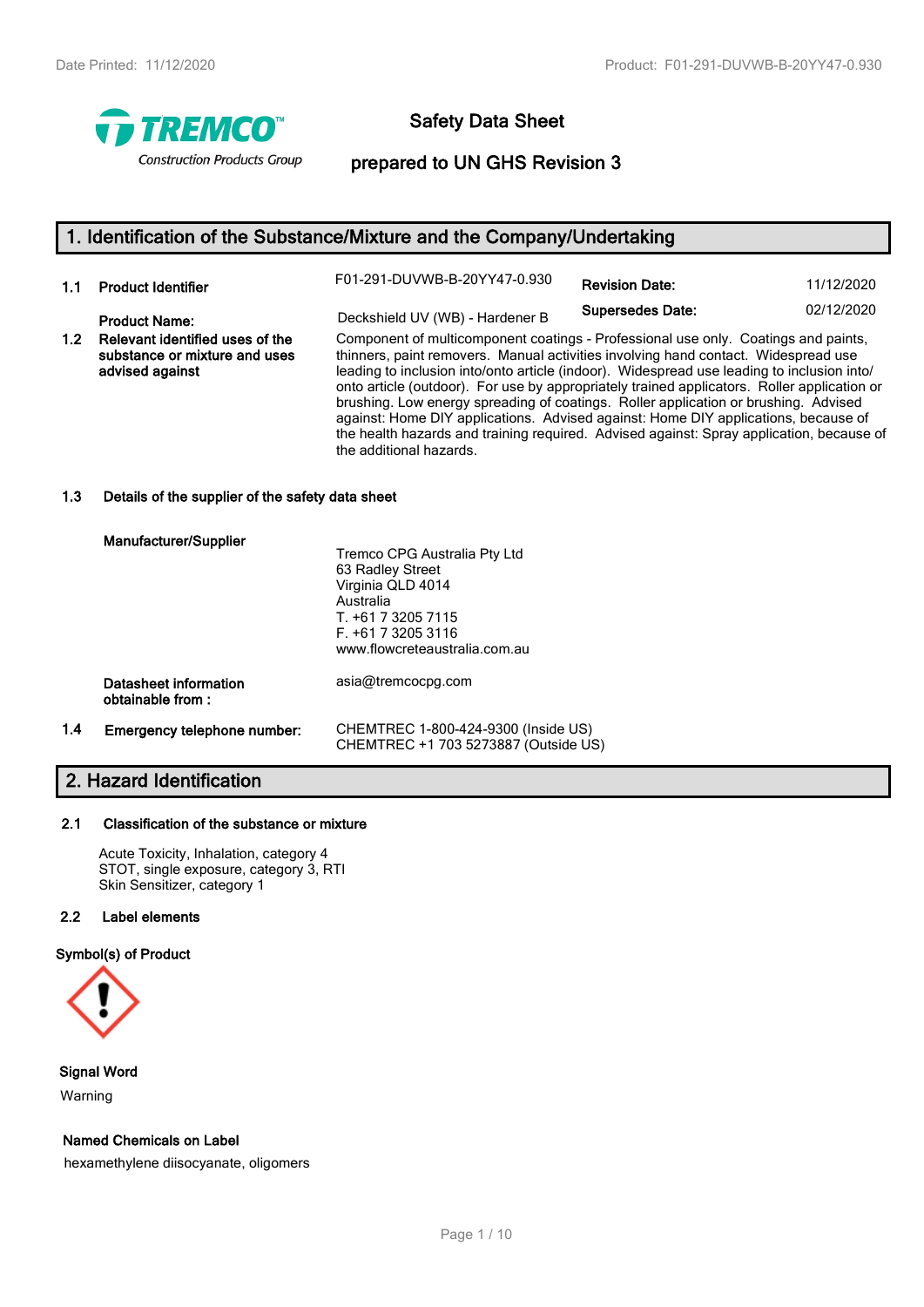#### **HAZARD STATEMENTS**

| Skin Sensitizer, category 1            | H317             | May cause an allergic skin reaction.                                                                                                      |
|----------------------------------------|------------------|-------------------------------------------------------------------------------------------------------------------------------------------|
| Acute Toxicity, Inhalation, category 4 | H332             | Harmful if inhaled.                                                                                                                       |
| STOT, single exposure, category 3, RTI | H335             | May cause respiratory irritation.                                                                                                         |
| <b>PRECAUTION PHRASES</b>              |                  |                                                                                                                                           |
|                                        | P <sub>260</sub> | Do not breathe dust/fume/gas/mist/vapours/spray.                                                                                          |
|                                        | P <sub>280</sub> | Wear protective gloves/protective clothing/eye protection/<br>face protection.                                                            |
|                                        | P302+352         | IF ON SKIN: Wash with plenty of soap and water.                                                                                           |
|                                        | P304+340         | IF INHALED: Remove victim to fresh air and keep at rest in a<br>position comfortable for breathing.                                       |
|                                        | P305+351+338     | IF IN EYES: Rinse cautiously with water for several minutes.<br>Remove contact lenses, if present and easy to do so.<br>Continue rinsing. |
|                                        | P308+313         | IF exposed or concerned: Get medical advice/attention.                                                                                    |
|                                        | P333+313         | If skin irritation or rash occurs: Get medical advice/attention.                                                                          |

#### **2.3 Other hazards**

Container can be pressurized by carbon dioxide due to reaction with humid air and/or water.

#### **Results of PBT and vPvB assessment:**

The product does not meet the criteria for PBT/VPvB in accordance with Annex XIII.

# **3. Composition/Information On Ingredients**

### **3.2 Mixtures**

### **Hazardous Ingredients**

| CAS-No.                | <u>%</u><br><b>Chemical Name</b>                                    |                              |                       |  |  |
|------------------------|---------------------------------------------------------------------|------------------------------|-----------------------|--|--|
| 28182-81-2<br>822-06-0 | hexamethylene diisocyanate, oligomers<br>Hexamethylene diisocyanate |                              | 75-100<br>$0.1 - 1.0$ |  |  |
| CAS-No.                | <b>GHS Symbols</b>                                                  | <b>GHS Hazard Statements</b> | <b>M-Factors</b>      |  |  |
| 28182-81-2             | GHS07                                                               | H317-332-335                 | 0                     |  |  |
| 822-06-0               | GHS06-GHS08                                                         | H315-317-319-331-334-335     | 0                     |  |  |

**Additional Information:** The text for GHS Hazard Statements shown above (if any) is given in Section 16.

# **4. First-aid Measures**

# **4.1 Description of First Aid Measures**

**GENERAL NOTES:** When symptoms persist or in all cases of doubt seek medical advice. Show this safety data sheet to the doctor in attendance. Remove contaminated clothing and shoes. Show this safety data sheet to the doctor in attendance. **AFTER INHALATION:** Move to fresh air. Consult a physician after significant exposure. Remove person to fresh air. If signs/symptoms continue, get medical attention.

**AFTER SKIN CONTACT:** Use a mild soap if available. Do not use solvent or thinners to clean skin. Wash off immediately with soap and plenty of water while removing all contaminated clothes and shoes. If skin irritation persists, call a physician. **AFTER EYE CONTACT:** Consult a physician. Keep eye wide open while rinsing. Rinse immediately with plenty of water, also under the eyelids, for at least 15 minutes. Remove contact lenses. If eye irritation persists, consult a specialist. **AFTER INGESTION:** Gently wipe or rinse the inside of the mouth with water. Do NOT induce vomiting. Rinse mouth with water. Never give anything by mouth to an unconscious person. Obtain medical attention. If swallowed, DO NOT induce vomiting unless directed to do so by medical personnel.

#### **Self protection of the first aider:**

No action shall be taken involving any personal risk or without suitable training. It may be dangerous to the person providing aid to give mouth-to-mouth resuscitation. Wash contaminated clothing thoroughly with water before removing it, or wear gloves.

#### **4.2 Most important symptoms and effects, both acute and delayed**

May cause damage to organs through prolonged or repeated exposure. Harmful by inhalation. Irritating to eyes. Irritating to respiratory system. Irritating to skin. Limited evidence of a carcinogenic effect. Irritating to eyes and skin. Irritating to eyes, respiratory system and skin. May cause sensitization by inhalation and skin contact. The substance has delayed effects. Harmful: possible risk of irreversible effects through inhalation.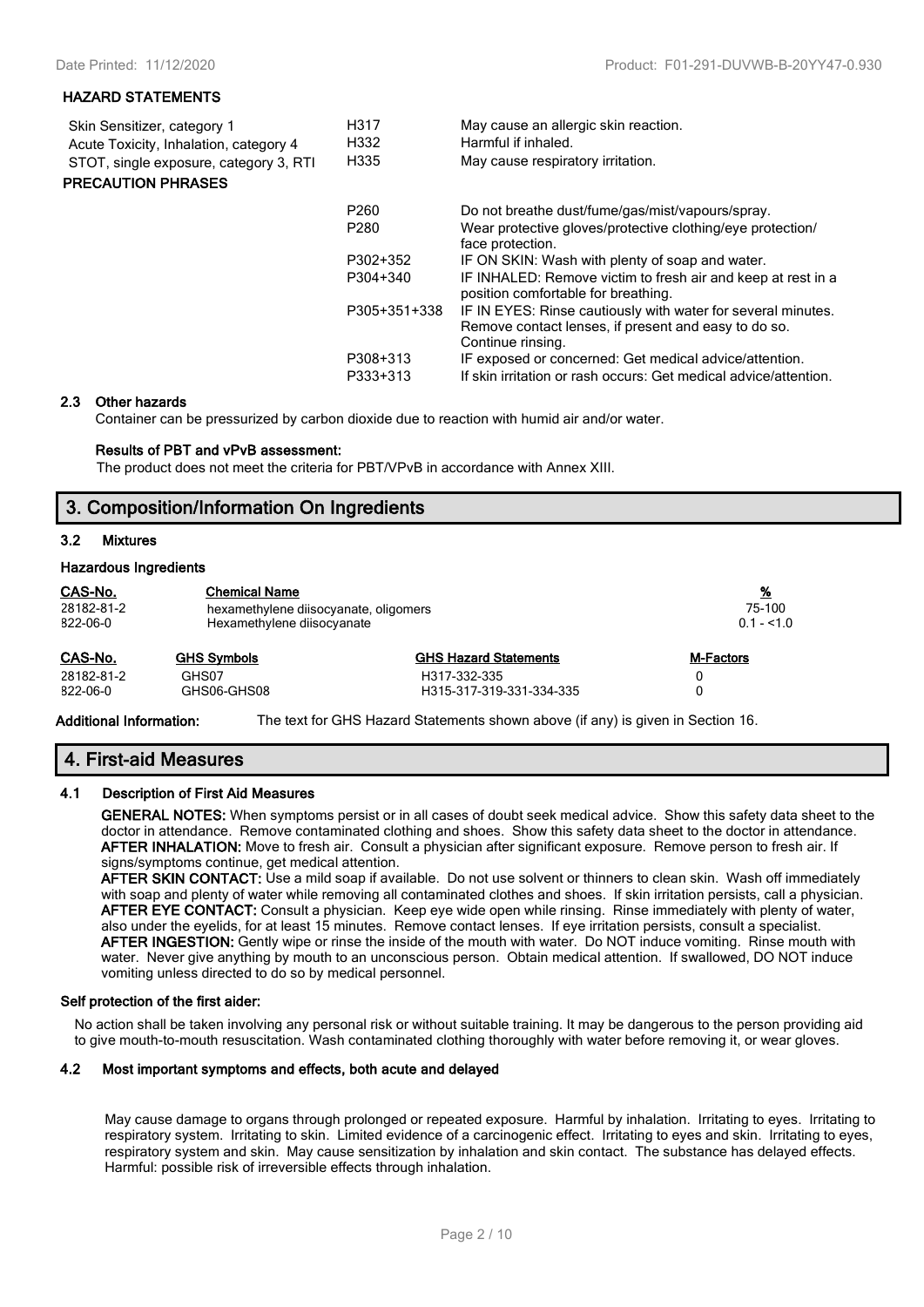#### **4.3 Indication of any immediate medical attention and special treatment needed**

No information available on clinical testing and medical monitoring. Specific toxicological information on substances, if available, can be found in section 11.

# **5. Fire-fighting Measures**

# **5.1 Extinguishing Media:**

#### Carbon Dioxide, Dry Chemical, Foam

**FOR SAFETY REASONS NOT TO BE USED:** Do not use a solid water stream as it may scatter and spread fire. Alcohol, Alcohol based solutions, any other media not listed above.

#### **5.2 Special hazards arising from the substance or mixture**

Carbon monoxide, carbon dioxide, nitrogen oxide, cyanides, isocyanate vapours. Reacts violently with water. Carbon monoxide, carbon dioxide, nitrogen oxide, cyanides, isocyanate vapours.

#### **5.3 Advice for firefighters**

Use water spray to cool unopened containers. Fire will produce dense black smoke containing hazardous combustion products (see section 10). In the event of fire, wear self-contained breathing apparatus. Hazardous decomposition products formed under fire conditions. Collect contaminated fire extinguishing water separately. This must not be discharged into drains.

# **6. Accidental Release Measures**

#### **6.1 Personal precautions, protective equipment and emergency procedures**

Avoid contact with skin, eyes and clothing. For personal protection see section 8.2. Ensure adequate ventilation. Use personal protective equipment. Keep people away from and upwind of spill/leak.

## **6.2 Environmental precautions**

Discharge into the environment must be avoided. Do not allow material to contaminate ground water system. Prevent product from entering drains. Keep the container open. Local authorities should be advised if significant spillages cannot be contained.

### **6.3 Methods and material for containment and cleaning up**

Prevent further leakage or spillage if safe to do so. Contain spillage, soak up with non-combustible absorbent material, (e.g. sand, earth, diatomaceous earth, vermiculite) and transfer to a container for disposal according to local / national regulations (see section 13). After cleaning, flush away traces with water. Refer to protective measures listed in sections 7 and 8. Beware of vapours accumulating to form explosive concentrations. Vapours can accumulate in low areas.

## **6.4 Reference to other sections**

Please refer to disposal requirements or country specific disposal requirements for this material. See Section 13 for further information.

# **7. Handling and Storage**

### **7.1 Precautions for safe handling**

**INSTRUCTIONS FOR SAFE HANDLING:** People handling polyurethane products must have received special training according to guidelines from the National Occupational Health and Safety Board. Persons susceptible to skin sensitisation problems or asthma, allergies, chronic or recurrent respiratory disease should not be employed in any process in which this preparation is being used. Provide sufficient air exchange and/or exhaust in work rooms. Wear personal protective equipment. Do not breathe vapours or spray mist. Avoid contact with skin and eyes. Apply technical measures to comply with the occupational exposure limits (see section 8).

**PROTECTION AND HYGIENE MEASURES:** Repeated or prolonged skin contact may cause skin irritation and/or dermatitis and sensitization of susceptible persons. In the case of sensitisation to any of the ingredients, it is inadvisable to work with the product. Handle in accordance with good industrial hygiene and safety practice. Keep working clothes separately. Keep away from food, drink and animal feedingstuffs. Wash hands before breaks and immediately after handling the product. Wash hands before breaks and at the end of workday. Keep away from food, drink and animal feeding stuffs. When using, do not eat, drink or smoke.

#### **7.2 Conditions for safe storage, including any incompatibilities**

**CONDITIONS TO AVOID:** Avoid temperatures above 40 °C, direct sunlight and contact with sources of heat. Avoid temperatures above 30 °C, direct sunlight and contact with sources of heat. Do not freeze.

**STORAGE CONDITIONS:** Keep out of the reach of children. Keep at temperatures between 10 and 30 °C. Store in original container. Store at room temperature in the original container. Keep locked up or in an area accessible only to qualified or authorised persons. Keep container closed when not in use. Store in a dry, well ventilated place away from sources of heat, ignition and direct sunlight. Keep away from food, drink and animal feeding stuffs.

## **7.3 Specific end use(s)**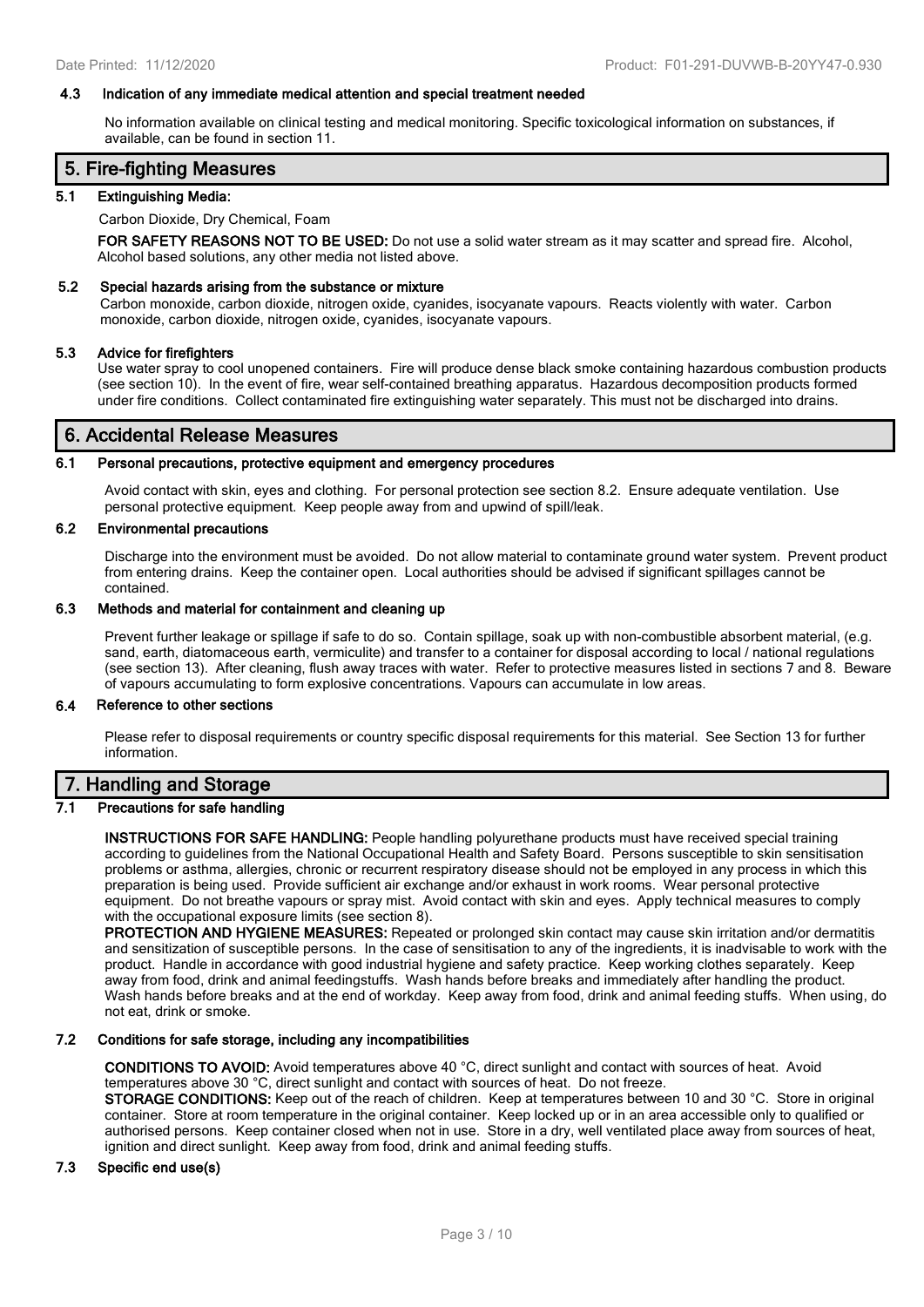Component of multicomponent coatings. The mixing and application to be in accordance with the technical data sheets.

# **8. Exposure Controls/Personal Protection**

## **8.1 Control parameters**

#### **Ingredients with Occupational Exposure Limits**

#### **(AU)**

| Name                                  | CAS-No.    | TWA ppm         | <b>STEL ppm</b> | TWA mg/m3 | STEL mg/m3 |
|---------------------------------------|------------|-----------------|-----------------|-----------|------------|
| hexamethylene diisocyanate, oligomers | 28182-81-2 |                 |                 |           |            |
| Hexamethylene diisocyanate            | 822-06-0   |                 |                 | 0.02      | 0.07       |
| Name                                  | CAS-No.    | <b>OEL Note</b> |                 |           |            |
| hexamethylene diisocyanate, oligomers | 28182-81-2 |                 |                 |           |            |
| Hexamethylene diisocyanate            | 822-06-0   |                 |                 |           |            |

**FURTHER INFORMATION:** Refer to the regulatory exposure limits for the workforce enforced in each country.

## **8.2 Exposure controls**

#### **Personal Protection**

**RESPIRATORY PROTECTION:** No personal respiratory protective equipment normally required. In case of insufficient ventilation wear suitable respiratory equipment. Combination filter: A2-P2. Vapours are heavier than air and can cause suffocation by reducing oxygen available for breathing. In case of insufficient ventilation wear suitable respiratory equipment. Respirator with a vapor filter.

**EYE PROTECTION:** Ensure that eyewash stations and safety showers are close to the workstation location. Safety glasses with side-shields conforming to EN 166.

**HAND PROTECTION:** Isocyanates can harden gloves and increase the risk of their splitting. Protective gloves complying with EN 374: Viton®, Neoprene, Nitril rubber, Butyl rubber. Gloves should be discarded and replaced if there is any indication of degradation or chemical breakthrough. Take note of the information given by the producer concerning permeability and break through times, and of special workplace conditions (mechanical strain, duration of contact). Be aware that in daily use the durability of a chemical resistant protective glove can be notably shorter than the break through time measured according to EN 374, due to the numerous outside influences (e.g. temperature). Long sleeved clothing. Remove and wash contaminated clothing before re-use. Remove contaminated clothing and protective equipment before entering eating areas. **OTHER PROTECTIVE EQUIPMENT:** Ensure that eyewash stations and safety showers are close to the workstation location. **ENGINEERING CONTROLS:** At temperatures below 30°C, provide a good standard of general ventilation. At temperatures over 30°C - and always if sprayed - exhaust ventilation is required. At temperatures below 40°C, provide a good standard of general ventilation (not less than 5 air changes per hour). At temperatures over 40°C - and always if sprayed - exhaust ventilation is required. Avoid contact with skin, eyes and clothing. Ensure adequate ventilation, especially in confined areas.

# **9. Physical and Chemical Properties**

# **9.1 Information on basic physical and chemical properties Appearance:** Liquid, yellowish **Physical State** Liquid **Odor** Odorless **Odor threshold** Not determined **pH** Not determined **Melting point / freezing point (°C)** Not determined **Boiling point/range (°C)** 82 - N.D. **Flash Point, (°C)** 185 **Evaporation rate** Not determined **Flammability (solid, gas)** Not determined

**Upper/lower flammability or explosive**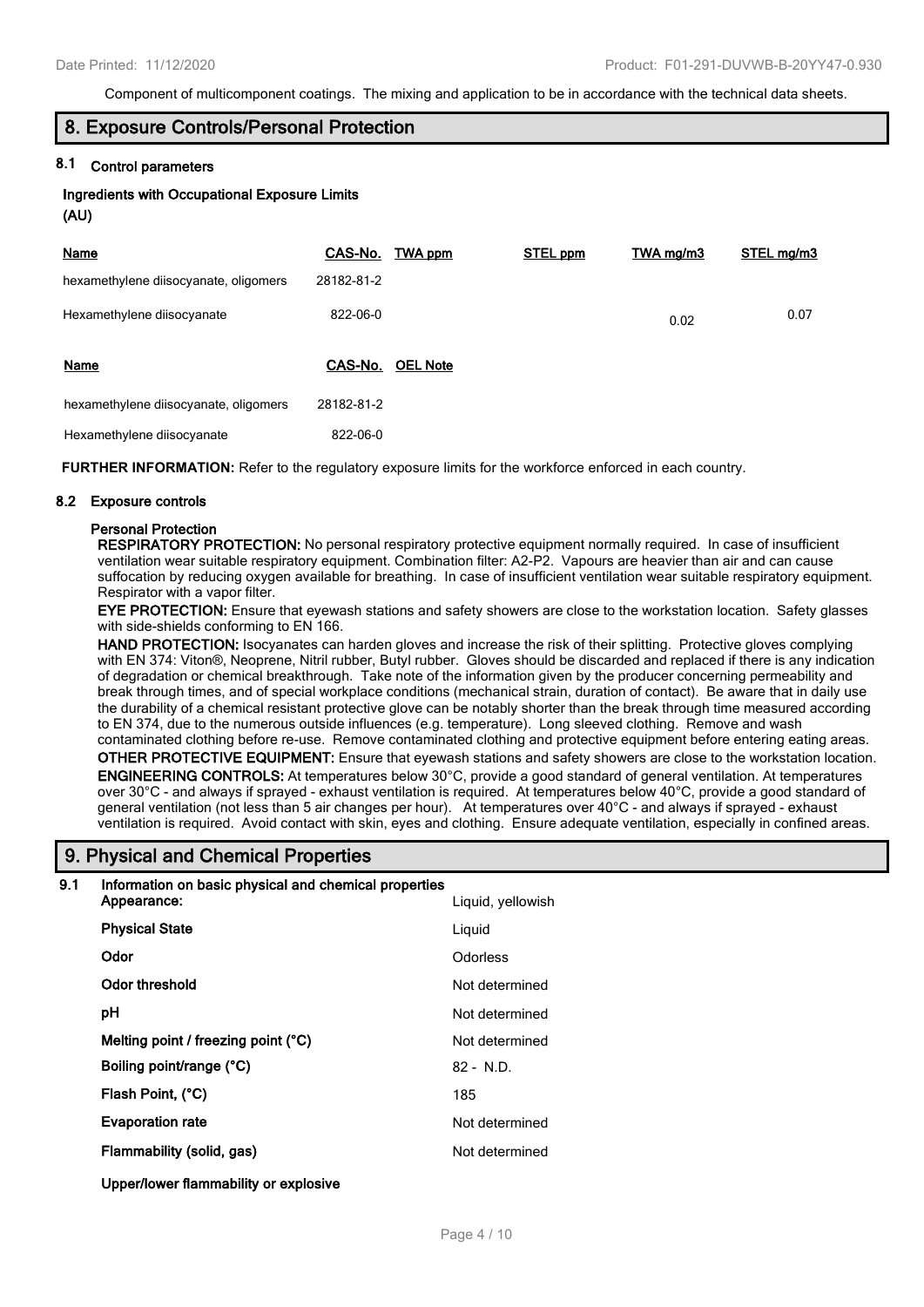|                                        | Not determined               |
|----------------------------------------|------------------------------|
|                                        |                              |
| <b>Vapour Pressure</b>                 | Not determined               |
| Vapour density                         | Not determined               |
| <b>Relative density</b>                | Not determined               |
| Solubility in / Miscibility with water | Insoluble, reacts to produce |
| Partition coefficient: n-octanol/water | Not determined               |
| Auto-ignition temperature (°C)         | Not determined               |
| Decomposition temperature (°C)         | Not determined               |
| <b>Viscosity</b>                       | Not determined               |
| <b>Explosive properties</b>            | Not determined               |
| <b>Oxidising properties</b>            | Not determined               |
| <b>Other information</b>               |                              |
| VOC Content g/l:                       | Not determined               |
| Specific Gravity (g/cm3)               | 1.000                        |
|                                        | limits                       |

# **10. Stability and Reactivity**

#### **10.1 Reactivity**

**9.2 Other information**

No reactivity hazards known under recommended storage and use conditions. No reactivity hazards known under normal storage and use conditions.

#### **10.2 Chemical stability**

Stable under recommended storage conditions. Container can be pressurized by carbon dioxide due to reaction with humid air and/or water.

#### **10.3 Possibility of hazardous reactions**

Polymerises at about 200°C with evolution of CO2. Amines and alcohols cause exothermic reactions. Preparation reacts slowly with water resulting in evolution of CO2.

#### **10.4 Conditions to avoid**

Avoid temperatures above 40 °C, direct sunlight and contact with sources of heat. Avoid temperatures above 30 °C, direct sunlight and contact with sources of heat. Do not freeze.

### **10.5 Incompatible materials**

Keep away from oxidising agents, strongly acid or alkaline materials, as well as of amines, alcohols and water. Amines and alcohols cause exothermic reactions.

## **10.6 Hazardous decomposition products**

In case of fire hazardous decomposition products may be produced such as: Carbon dioxide (CO2), carbon monoxide (CO), oxides of nitrogen (NOx), dense black smoke. Preparation reacts slowly with water resulting in evolution of CO2. Evolution of CO2 in closed containers causes overpressure and produces a risk of bursting.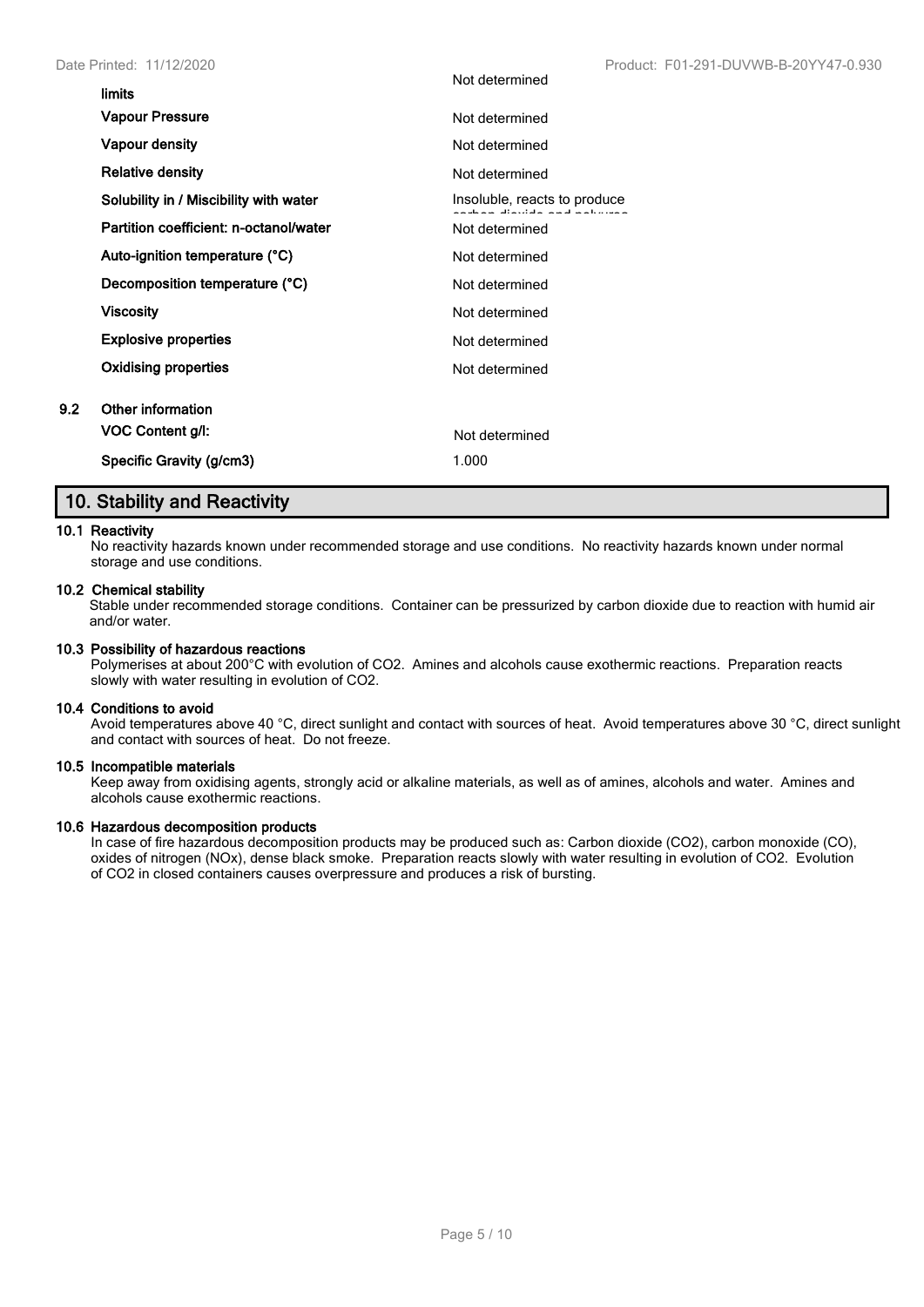# **11. Toxicological Information**

## **11.1 Information on toxicological effects**

| <b>Acute Toxicity:</b>            |                           |
|-----------------------------------|---------------------------|
| Oral LD50:                        | No information available. |
| <b>Inhalation LC50:</b>           | No information available. |
| Irritation:                       | No information available. |
| Corrosivity:                      | No information available. |
| <b>Sensitization:</b>             | No information available. |
| Repeated dose toxicity:           | No information available. |
| Carcinogenicity:                  | No information available. |
| <b>Mutagenicity:</b>              | No information available. |
| <b>Toxicity for reproduction:</b> | No information available. |
| STOT-single exposure:             | No information available. |
| <b>STOT-repeated exposure:</b>    | No information available. |
| <b>Aspiration hazard:</b>         | No information available. |

**If no information is available above under Acute Toxicity then the acute effects of this product have not been tested. Data on individual components are tabulated below:**

| CAS-No.    | <b>Chemical Name</b>                     | Oral LD50                         | Dermal LD50 | Vapor LC50                                                        | Gas LC50 | <b>Dust/Mist LC50</b> |
|------------|------------------------------------------|-----------------------------------|-------------|-------------------------------------------------------------------|----------|-----------------------|
| 28182-81-2 | hexamethylene diisocyanate,<br>oligomers | 5000 mg/kg,<br>oral, rat          |             | 18500 mg/<br>m3/1H<br>inhalation, rat                             | 0.000    | 0.000                 |
| 822-06-0   | Hexamethylene diisocyanate               | Rat - male - 726<br>(OECD TG 401) | >7000       | Rat - male and<br>female - 0.124<br>$mq/l - 4 h$<br>(OECD TG 403) |          |                       |

### **Additional Information:**

In the case of sensitisation to any of the ingredients, it is inadvisable to work with the product. Repeated or prolonged skin contact may cause skin irritation and/or dermatitis and sensitization of susceptible persons. Persons allergic to isocyanates, and particularly those suffering from asthma or other respiratory conditions, should not work with isocyanates. Isocyanates may cause acute irritation and/or sensitisation of the respiratory system leading to tightness of the chest, wheeziness and an asthmatic condition.

|                   | 12. Ecological Information          |                |  |  |
|-------------------|-------------------------------------|----------------|--|--|
| 12.1<br>Toxicity: |                                     |                |  |  |
|                   | EC50 48hr (Daphnia):                | No information |  |  |
|                   | IC50 72hr (Algae):                  | No information |  |  |
|                   | LC50 96hr (fish):                   | No information |  |  |
|                   | 12.2 Persistence and degradability: | No information |  |  |
| 12.3              | <b>Bioaccumulative potential:</b>   | No information |  |  |
| 12.4              | <b>Mobility in soil:</b>            | No information |  |  |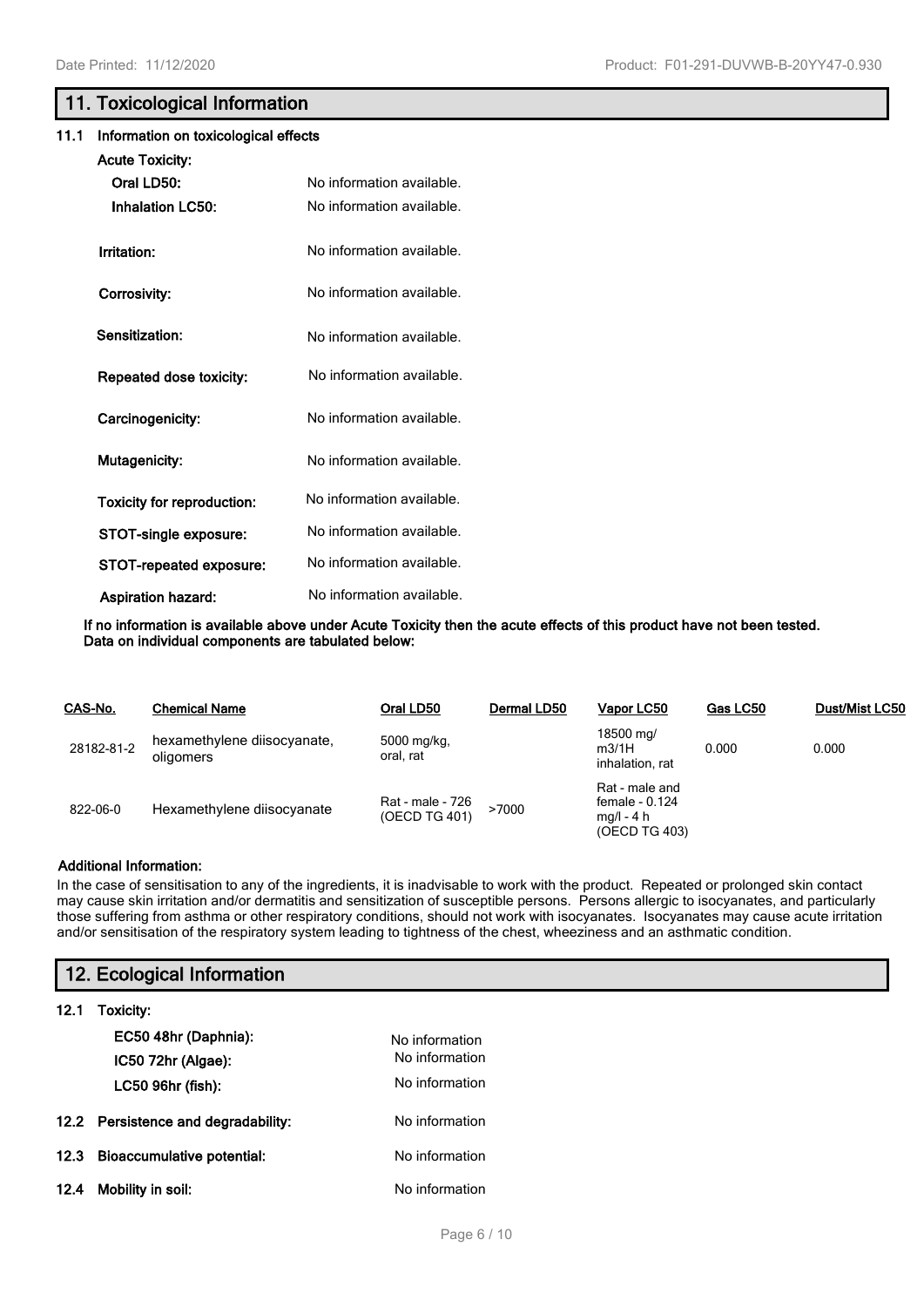| 12.5 Results of PBT and vPvB<br>assessment: | The product does not meet the criteria for PBT/VPvB in accordance with Annex XIII. |
|---------------------------------------------|------------------------------------------------------------------------------------|
| 12.6 Other adverse effects:                 | No information                                                                     |

| CAS-No.    | <b>Chemical Name</b>                  | <b>EC50 48hr</b> | <b>IC50 72hr</b>                                         | <b>LC50 96hr</b>             |
|------------|---------------------------------------|------------------|----------------------------------------------------------|------------------------------|
| 28182-81-2 | hexamethylene diisocyanate, oligomers | No information   | No information                                           |                              |
| 822-06-0   | Hexamethylene diisocyanate            | No information   | 77,4 mg/l (ErC50, static,<br>desmodesmus<br>subspicatus) | 8.8 mg/L (Brachydanio rerio) |

# **13. Disposal Considerations**

**13.1 WASTE TREATMENT METHODS:** Dispose of waste material at an approved hazardous waste treatment/disposal facility in accordance with applicable local state, and federal regulations. Do not dispose of waste with normal garbage, or to sewer systems. Contaminated packaging to be disposed of as product. Dispose of as hazardous waste in compliance with local and national regulations. Container hazardous when empty. Empty containers should be taken to an approved waste handling site for recycling or disposal. The product should not be allowed to enter drains, water courses or the soil.

|      | 14. Transport Information                                                   |                                                                                            |
|------|-----------------------------------------------------------------------------|--------------------------------------------------------------------------------------------|
| 14.1 | UN number                                                                   | Not applicable                                                                             |
|      | 14.2 UN proper shipping name                                                | Not regulated for transport according to U.S. DOT, ADR/RID, IMDG,<br>and IATA regulations. |
|      | Technical name                                                              | Not applicable                                                                             |
|      | 14.3 Transport hazard class(es)                                             | Not applicable                                                                             |
|      | Subsidiary shipping hazard                                                  | Not applicable                                                                             |
|      | 14.4 Packing group                                                          | Not applicable                                                                             |
| 14.5 | <b>Environmental hazards</b>                                                | Not applicable                                                                             |
| 14.6 | Special precautions for user                                                | Not applicable                                                                             |
|      | EmS-No.:                                                                    | Not applicable                                                                             |
| 14.7 | Transport in bulk according to Annex II<br>of MARPOL 73/78 and the IBC code | Not applicable                                                                             |
|      | 14.8 ADG Hazchem Code                                                       | Not applicable                                                                             |

# **15. Regulatory Information**

# **15.1 Safety, health and environmental regulations/legislation for the substance or mixture:**

## **National Regulations:**

Please contact Manufacturer / Supplier for details related to inventory listing of national regulations.

Australia Australia Inventory of Industrial Chemicals (AIIC) China Inventory of Existing Chemical Substances (IECSC) Japan Inventory of Existing and New Chemical Substances (ENCS) Korea Korea Existing Chemicals Inventory (KECI) New Zealand New Zealand Inventory of Chemicals (NZIoC) Philippines Philippines Inven tory of Chemicals and Chemical Substances (PICCS) Taiwan Taiwan Chemical Substance Inventory (TCSI) Thailand Thailand Existing Chemicals Inventory (TECI) Vietnam National Chemical Inventory (NCI)

## **15.2 Chemical Safety Assessment:**

No Chemical Safety Assessment has been carried out for this substance/mixture by the supplier.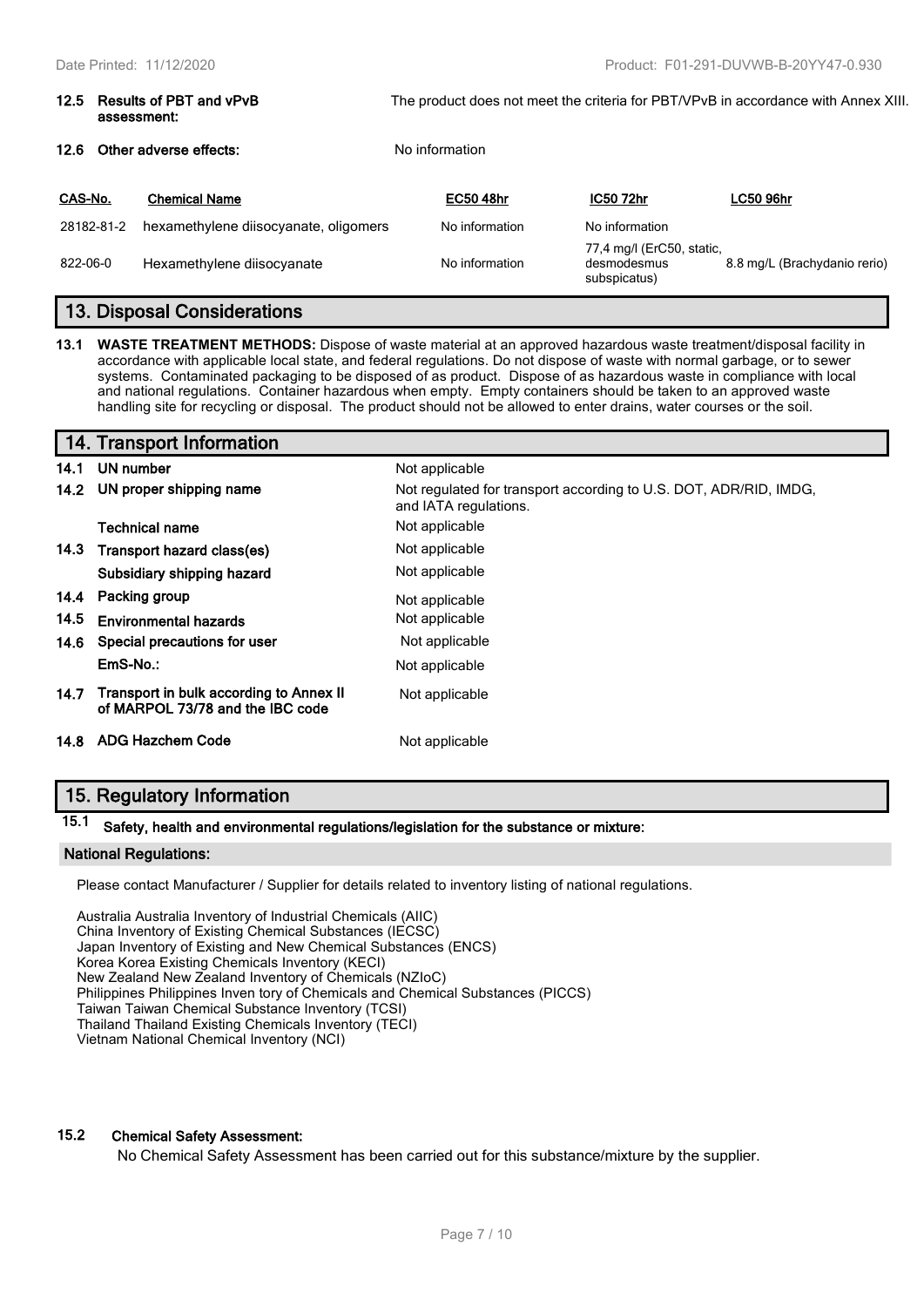# **16. Other Information**

## **Text for GHS Hazard Statements shown in Section 3 describing each ingredient:**

| H315 | Causes skin irritation.                                                    |
|------|----------------------------------------------------------------------------|
| H317 | May cause an allergic skin reaction.                                       |
| H319 | Causes serious eye irritation.                                             |
| H331 | Toxic if inhaled.                                                          |
| H332 | Harmful if inhaled.                                                        |
| H334 | May cause allergy or asthma symptoms or breathing difficulties if inhaled. |
| H335 | May cause respiratory irritation.                                          |

#### **Reasons for revision**

Revision Description Changed Composition Information Changed Substance and/or Product Properties Changed in Section(s): 09 - Physical and Chemical Properties 11 - Toxicological Information 12 - Ecological Information 13 - Disposal Information 14 - Transportation Information 15 - Regulatory Information

Revision Statement(s) Changed

. This Safety Data Sheet (SDS) has been revised to meet the new EU CLP requirements. There have been both formatting and content changes based on the CLP classification (if applicable), please review each section of the SDS for specific changes.

List of References:

This Safety Data Sheet was compiled with data and information from the following sources:

EU Council Decision 2000/532/EC and its Annex entitled "List of Wastes".

The Ariel Regulatory Database provided by the 3E Corporation in Copenhagen, Denmark; European Union Commission Regulation No. 1907/2006 on REACH as amended within Commission Regulation (EU) 2015/830; European Union (EC) Regulation No. 1272/2008 on the classification, labelling and packaging of substances and mixtures (CLP Requlation) and subsequent technical progress adaptations (ATP);

Acronym & Abbreviation Key:

| Classification, Labeling & Packaging Regulation                        |
|------------------------------------------------------------------------|
| European Commission                                                    |
| European Union                                                         |
| United States                                                          |
| Chemical Abstract Service                                              |
| European Inventory of Existing Chemical Substances                     |
| Registration, Evaluation, Authorization of Chemicals Regulation        |
| Globally Harmonized System of Classification and Labeling of Chemicals |
| Long term exposure limit                                               |
| Short term exposure limit                                              |
| Occupational exposure limit                                            |
| Parts per million                                                      |
| Milligrams per cubic meter                                             |
| Threshold Limit Value                                                  |
| American Conference of Governmental Industrial Hygienists              |
| Occupational Safety & Health Administration                            |
| Permissible Exposure Limits                                            |
| Volatile organic compounds                                             |
| Grams per liter                                                        |
| Milligrams per kilogram                                                |
| Not applicable                                                         |
| Lethal dose at 50%                                                     |
| Lethal concentration at 50%                                            |
| Half maximal effective concentration                                   |
|                                                                        |